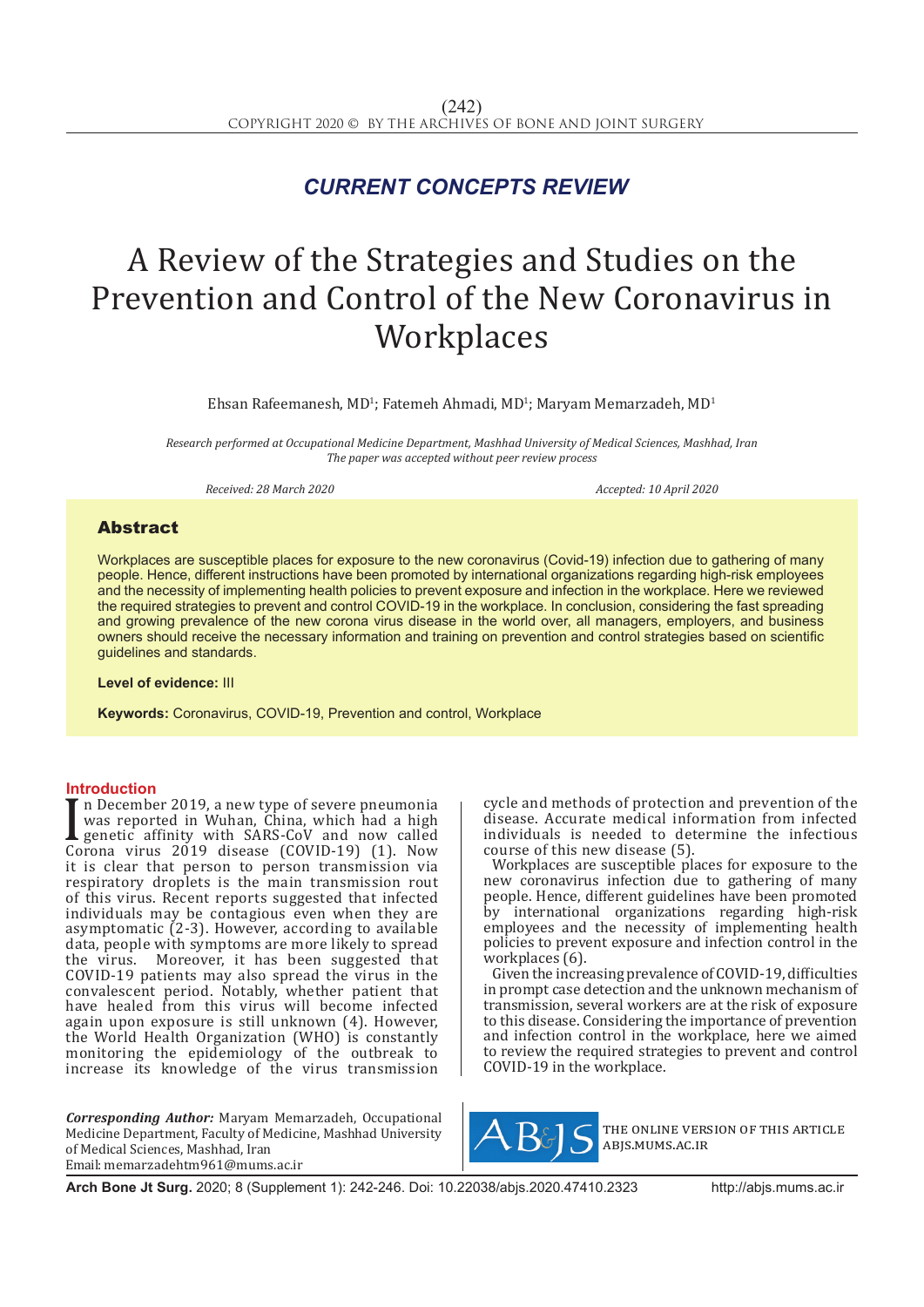THE ARCHIVES OF BONE AND JOINT SURGERY. ABJS.MUMS.AC.IR NEW CORONAVIRUS PREVENTION IN WORKPLACES VOLUME 8. SUPPLEMENT 1. APRIL 2020

#### **Occupations at the risk of exposure to COVID-19**

Because of the wide and rapid spread of this new disease, all jobs have a risk of encountering COVID-19, especially those that involve direct contact with customers and clients. However, some employees, such as health care workers, people working at laboratories, tourism and transport industry, hotel and restaurant staff, and waste workers are at a higher risk due to direct exposure to people and or workplace contamination. Preventive and control measures to protect workers against coronavirus and its exposure depend on the type of work performed and the risk of exposure, including the potential to come in contact with infected people and workplace pollution (7). According to the Centers for Disease Control (CDC) guidelines, occupations that are more exposed to the new coronavirus include (8):

1. Health care workers (HCWs)

2. Staff of the cemeteries and the funeral houses

3. Officials and staff of airports, airlines, railways, subways and all public transport (buses, taxis, etc.)

4. Border guards

5. Solid waste and wastewater workers

6. Employees who travel regularly, especially to contaminated areas

With the increasing incidence of illness and the need for patient health care, HCWs have been identified as a high risk group for this infection. Of the 138 patients treated at Wuhan Hospital, 40 patients (29%) were HCWs. Among these,  $31$  (77.5%) worked in the general ward, 7 (17.5%) in the emergency department, and 2 (5%) worked in the intensive care unit (ICU). It was apparently a super-spreader patient admitted to the surgical ward with symptoms of abdominal pain who was able to infect more than 10 hospital staff with COVID-19 (9).

Dentists and makeup artists are also at high risk of developing this disease due to face-to-face communication with clients and exposure to saliva, blood and exhaled breath, as well as excessive use of sharp and sharp tools. Therefore, it is important to implement control measures in these jobs to control infection and prevent transmission (10).

Flight and ship crews are also at risk of contact with infected passengers. At least 10 cases were reported among 1,035 crew of Diamond Princess Ship, which was quarantined with about 3,600 passengers from February 3rd to February 19th, 2020 in Yokohama, Japan. A traveler from Hong Kong boarded the ship for a 14-day voyage to Yokohama on January 20th. This passenger traveled from Yokohama to Hong Kong and landed there on January 25th. The ship continued its journey until it received news on February 1st that the passenger had tested positive. The ship returned to Yokohama a day earlier and was quarantined, and guests were isolated in their cabins (11).

In another study conducted in February 2020, migrant workers were considered another group at risk of infection with the new coronavirus. The study said that these people face more barriers in accessing health services in the host country (such as access to insurance services). In addition, mental disorders are more common in these people and is exacerbated by quarantine due

to the new coronavirus epidemic and job loss which ultimately leads to a lower quality of life. Likewise, due to the lack of reliable information in their language, they may not understand the seriousness of the epidemic and how to protect themselves against it. Therefore, it is recommended that migrant workers have greater access to health services during epidemics, and public health campaigns should be available for various languages as soon as possible through various communication networks (12).

Although COVID-19 has been reported to cause severe disease in patients without underlying risk factors, the risk of developing fatal disease with this new virus is higher in the old adults, patients with underlying diseases such as cardiovascular diseases, diabetes, respiratory disease and cancer, or people that have occupational exposure to hazardous chemicals such as vapors and gases (13). Therefore individuals with risk factors for a severe disease should also be kept in mind even if they are not involved in any of the mentioned risk groups.

#### **Preparing the workplaces to respond to COVID-19**

Employers should implement infection control strategies based on an accurate and technical risk assessment using the views of health professionals in the workplace to prevent illness in the organization's staff. Of course, the risks associated with COVID-19 are not the same for everyone and everywhere. For example, employees at occupational health centers or workers exposed to hazardous chemical agents are at greater risk. Having a direct contact with infected or suspected COVID-19 patients increases the risk of infection and particular attention should be paid to high-risk cases in this regard (14). However, given the technical, political and economic conditions and considerations, the risk of infection should be assessed and appropriate control measures should be undertaken. Many of these control solutions are inexpensive and can be implemented in the workplace without the use of special equipment or tools. The most important measures to control the spread of corona virus disease based on the principles of occupational health in the workplace are summarized in figure 1.

Continuing to work despite having symptomatic disease, which is called "Presenteeism", is a major issue during an epidemic (15). Therefore employees must be encouraged to stay at home during sickness and not come to work until they are completely healthy and non-contagious. Extending the sick leave with salary is a way to motivate sick workers. Moreover, providing a high quality health insurance is helpful, especially in these difficult times.

Implementing engineering controls is also of utmost importance. Separating the symptomatic people from others and their isolation help to halt the spread of the disease. Moreover, in places (e.g. banks, pharmacies) that have many costumers or clients, separation of the staff from costumers using plastic and glass barriers and providing optimal ventilation is critical.

Administrative controls also have an undeniable utility in prevention and control of infectious diseases. Employers must provide accurate and practical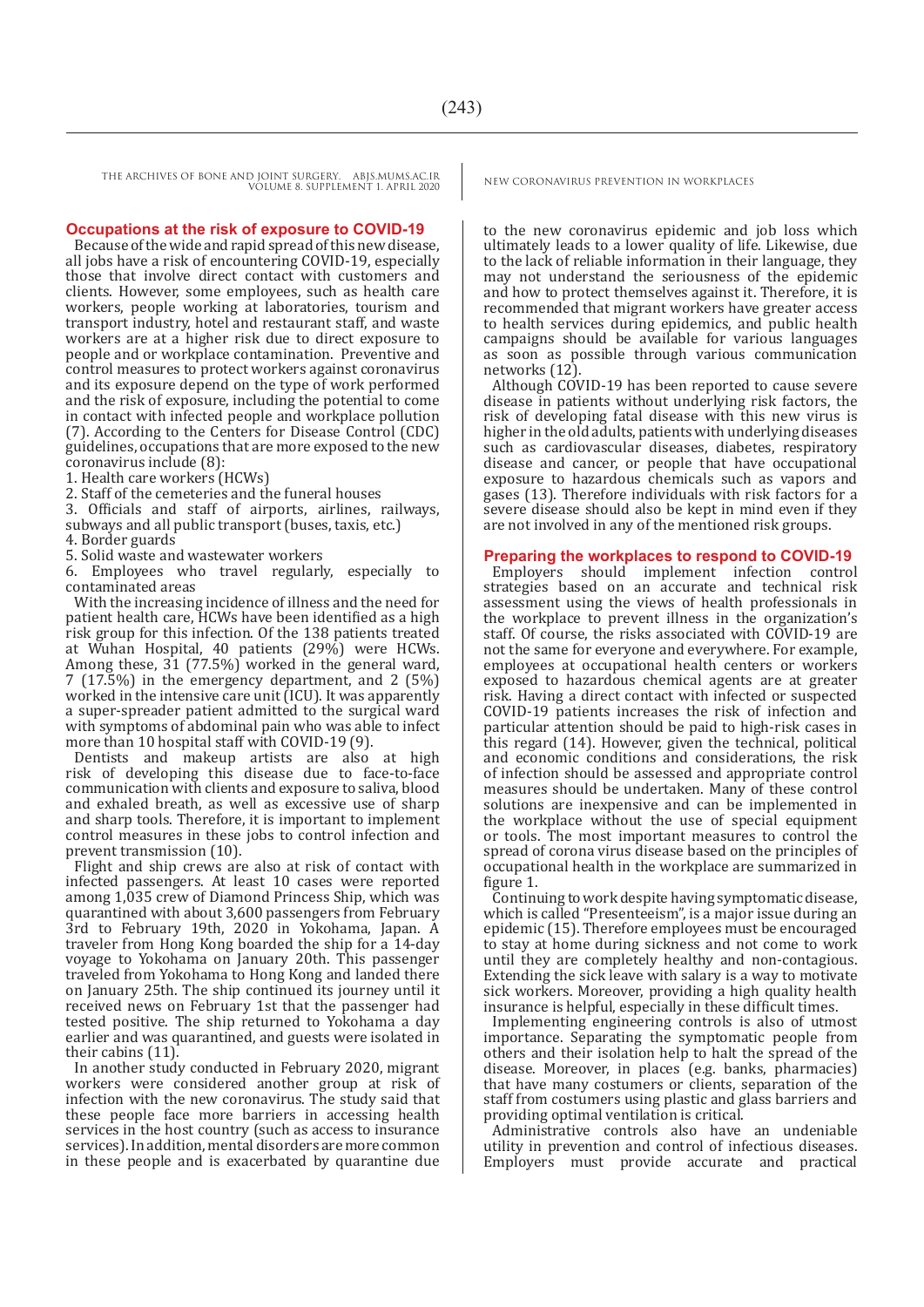

**Figure 1. Measures to control the corona virus spreading in workplaces.**

information regarding personal hygiene and ways to prevent infection using flyers, poster, pamphlets and orientation meetings. Following advices from healthcare professionals and occupational medicine experts is helpful in this regard. Moreover, employers must limit the number of personnel in the workplace by implementing teleworking strategies and reducing the work hours or even temporary shutting down the occupation. Continuous cleaning and disinfection of the surfaces and equipment is also necessary, however using disposable tools and instruments is more beneficial if possible. Notably, avoiding to hold ceremonies, conferences and in-person meeting is also important. A multinational company held an international business meeting for 109 employees in Singapore from January 20 to 22, 2020. At this event, Healthy Company staff interacted with other affected participants, leading to the transmission of the virus to three Singapore-based employees. In addition to those infected from Singapore, an employee from Malaysia, two participants from South Korea and an employee from England were also infected. They were reported as cases after leaving Singapore (16).

The use of personal protective equipment (PPE) is always the last way to control the harmful factors in the workplace, but for the new coronavirus due to the rapid spread of the disease and the high contagiousness, it is recommended to use integrated control methods i.e. a combination of substitution, engineering and administrative controls plus personal protective equipment in the workplace (17). In this regard, it is essential to use expert opinions such as environmental and occupational health practitioners.

#### **Discussion**

The spread of coronavirus has reduced the manufacturing activities globally. According to available statistics, if the outbreak continues, due to its direct and indirect effects on business environments, economic indicators are likely to decline in the near future. Therefore, given the involvement of almost all countries of the world in this disease and its progressive trend, the World Health Organization (WHO) and International Labor Organization (ILO) have recommended that all countries should be prepared to prevent and control the disease. Due to the different socioeconomic status and patterns of life in different countries, the prevalence of the disease varies from country to country, and it is necessary for each country to take appropriate measures as there is no single strategy to fight this disease (8, 18).

The results of a study in Japan in 2020 showed that the most important factor in encouraging health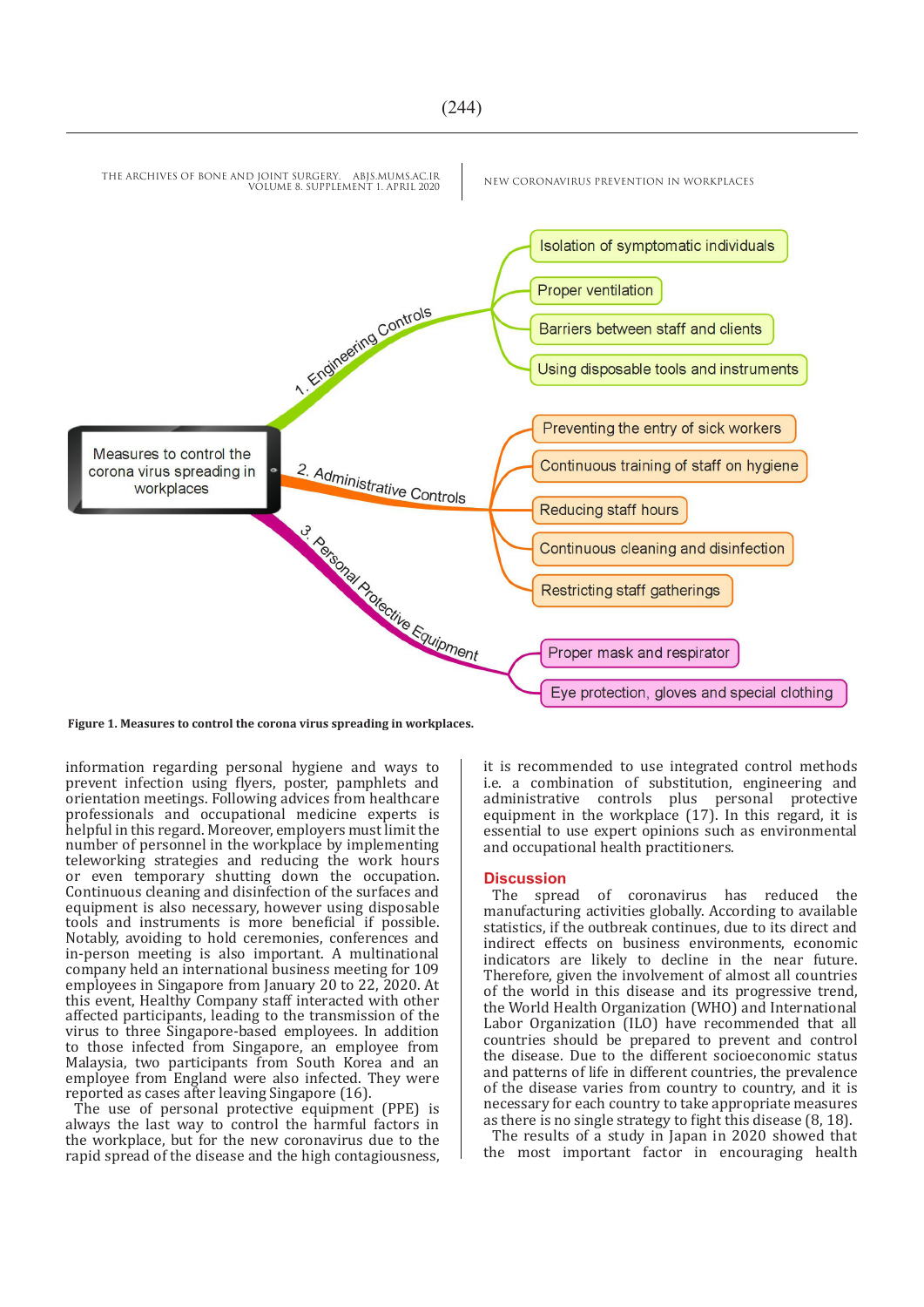THE ARCHIVES OF BONE AND JOINT SURGERY. ABJS.MUMS.AC.IR NEW CORONAVIRUS PREVENTION IN WORKPLACES VOLUME 8. SUPPLEMENT 1. APRIL 2020

care personnel to work in critical situations such as epidemics is having confidence in the support of the state, government and hospital management, and trust between staff and organizations (19). Another study in this regard in Thailand suggested that a sense of trust enhances social interactions and cooperation among health personnel and also improves motivation, performance and quality of care  $(18)$ . One way to increase trust between the organization and healthcare staff is to provide staff with frequent information. In addition, the frequent contact of government officials and employers with staff and encouraging them creates a sense of security. Paying compensation if HCWs get infected can also be an incentive to improve employees' work quality. Adequate protective equipment and psychological support should also be available to staff in an epidemic  $(20)$ .

In the absence of an appropriate cure for this virus, the best strategy is to prevent the spread of infection and control the sources of infection. The main strategies based on WHO recommendations are timely diagnosis and reporting of the disease, continuous examination of the epidemiological pattern of the disease, isolation of patients, supportive treatments and communitybased control measures. All components of the society,

including employers, managers and employees, must be fully prepared to fight the Corona virus, even if the corona epidemic has not yet reached that country or region. This has a significant impact on reducing lost work days, staff absences and slowing the rate of virus spread if an epidemic reaches the region (21).

Given the increasing prevalence of new corona virus disease in the world over the past few weeks, it is imperative that all managers, employers, and business owners receive the necessary information and training on prevention and control strategies based on scientific guidelines and standards. This can be effective in reducing the number of people infected and preventing the spread of the virus throughout society.

*Conflict of Interest:* Not declared

Ehsan Rafeemanesh MD1 Fatemeh Ahmadi MD1 Maryam Memarzadeh MD<sup>1</sup> 1 Occupational Medicine Department, Faculty of Medicine, Mashhad University of Medical Sciences, Mashhad, Iran

#### **References**

- 1. Liu W, Zhang Q, Chen J, Xiang R, Song H, Shu S, et al. Detection of Covid-19 in children in early January 2020 in Wuhan, China. N Engl J Med. 2020; 382(14):1370-1.
- 2. Guan WJ, Ni ZY, Hu Y, Liang WH, Ou CQ, He JX, et al. Clinical characteristics of coronavirus disease 2019 in China. N Engl J Med. 2020; In Press.
- 3. Chan JF, Yuan S, Kok KH, To KK, Chu H, Yang J, et al. A familial cluster of pneumonia associated with the 2019 novel coronavirus indicating person-to-person transmission: a study of a family cluster. Lancet. 2020; 395(10223):514-23.
- 4. Bai Y, Yao L, Wei T, Tian F, Jin DY, Chen L, et al. Presumed asymptomatic carrier transmission of COVID-19. JAMA. 2020; In Press.
- 5. Sun P, Lu X, Xu C, Sun W, Pan B. Understanding of COVID-19 based on current evidence. J Med Virol. 2020; In Press.
- 6. Habibzadeh P, Stoneman EK. The novel coronavirus: a bird's eye view. Int J Occup Environ Med. 2020; 11(2):65-71.
- 7. Guidance on preparing workplaces for COVID-19. Occupational Safety and Health Administration (OSHA). Available at: URL: https://www.osha.gov/ Publications/OSHA3990.pdf; 2020.<br>8. CDC Industry Guidance. Interir
- Guidance. Interim guidance for businesses and employers to plan and respond to coronavirus disease 2019 (COVID-19). Available at: URL: https://healthalliancesjc.org/wp-content/ uploads/2020/03/Interim-Guidance-for-Businesses-

and-Employers-to-Plan-and-Respond-to-Coronavirus-Disease-2019-COVID-19-February-2.-1.pdf; 2020.

- 9. Wang D, Hu B, Hu C, Zhu F, Liu X, Zhang J, et al. Clinical characteristics of 138 hospitalized patients with 2019 novel coronavirus–infected pneumonia in Wuhan, China. JAMA. 2020; In Press.
- 10.Peng X, Xu X, Li Y, Cheng L, Zhou X, Ren B. Transmission routes of 2019-nCoV and controls in dental practice. Int J Oral Sci. 2020; 12(1):9.
- 11.Mizumoto K, Chowell G. Transmission potential of the novel coronavirus (COVID-19) onboard the diamond princess cruises ship, 2020. Infect Dis Model. 2020;  $5(1):264-70.$
- 12.Liem A, Wang C, Wariyanti Y, Latkin CA, Hall BJ. The neglected health of international migrant workers in the COVID-19 epidemic. Lancet Psychiatry. 2020; 7(4):e20.
- 13.Sun P, Lu X, Xu C, Sun W, Pan B. Understanding of COVID-19 based on current evidence. J Med Virol. 2020; In Press.
- 14.Paull B. COVID-19–what employers need to know. Burness Paull. Available at: URL: https://www. burnesspaull.com/insights-and-events/news/covid-19-what-employers-need-to-know; 2020.
- 15.Baker MG, Peckham TK, Seixas NS. Estimating the burden of United States workers exposed to infection or disease: a key factor in containing risk of COVID-19 infection. Med Rxiv. 2020; In Press.
- 16.Sun H, Dickens BL, Chen M, Cook AR, Clapham